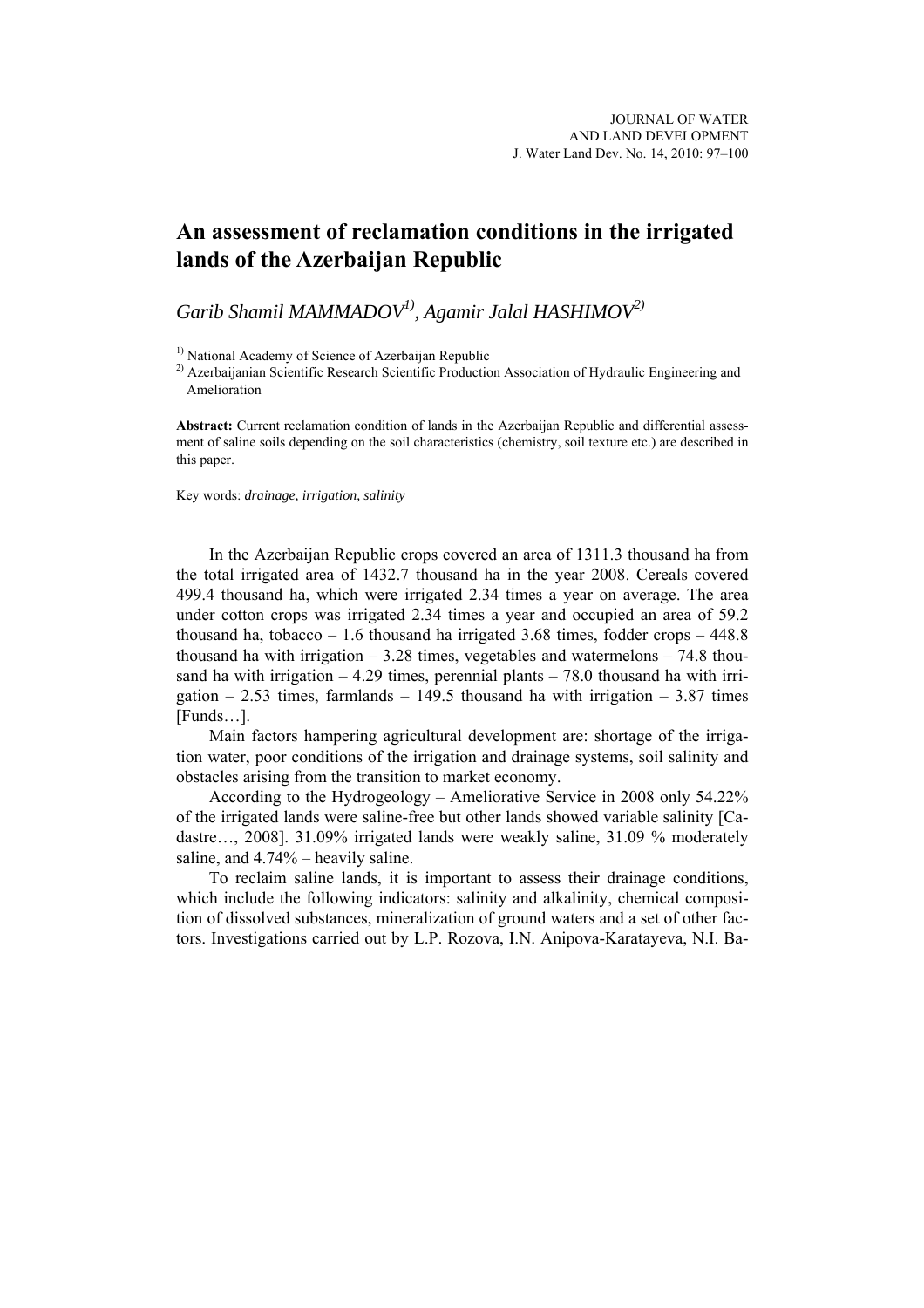zilevich, V.V. Eqorova, V.A. Kovda, V.P. Volobuyev and others showed that the type of soil salinity showed certain patterns of correlation with chlorides and sulphates. Based on such correlation, important information can be obtained on the drainage-irrigation soil conditions [The problems…, 1960; The works…1974; VO-LOBUYEV, 1976].

Centuries-old experience of land reclamation in Azerbaijan enables to adequately assess soil conditions, to define reclamation measures in agro-technical methods and can serve the reliable protection from salinity.

For the Azerbaijan Republic, which is characterized by a wide variety of soilclimatic condition, rating scales of soil salinity have been worked out. Most appropriate is the classification elaborated by V.P. Volobuyev. Depending on salinity he proposed to use the following scale of the average saline content in a 0–100 cm soil layer (Tab. 1).

| The degree<br>of salinity | Average saline content in the soil layer, % |                        |                         |  |  |
|---------------------------|---------------------------------------------|------------------------|-------------------------|--|--|
|                           | for the soil of central                     | for the soil with high | for the soil with       |  |  |
|                           | alluvial plain with sulphate                | content                | sodium and mixed        |  |  |
|                           | $-$ chloride and chloride $-$               | of gypsum              | salinity                |  |  |
|                           | sulphate salinity                           | (Shirvan low-land)     | (Mil-Kharabakh lowland) |  |  |
| Saline-free               | < 0.25                                      | < 0.80                 | < 0.10                  |  |  |
| Weakly saline             | $0.25 - 0.50$                               | $0.80 - 1.20$          | $0.10 - 0.30$           |  |  |
| Moderately saline         | $0.50 - 1.00$                               | $1.20 - 1.50$          | $0.30 - 0.50$           |  |  |
| Heavily saline            | $1.00 - 2.00$                               | $1.50 - 2.00$          | $0.50 - 0.70$           |  |  |
| Very heavily saline       | >2.00                                       | >2.00                  | >0.70                   |  |  |

Table 1. Classification of the soil by the type and degree of salinity in Azerbaijan [VOLOBUYEV, 1976]

Recently, however, in the republic land reclamation practice, soil salinity classification elaborated by V.P. Volobuyev for soils of central alluvial lowland with sulphate-chloride and chloride-sulphate type of salinity has been applied everywhere (Tab. 1). These soils have also a high hydraulic conductivity. Wide application of a specific classification leads to wrong assessment of soil conditions and consequently to inadequate land reclamation measures adopted for these soils. Let's see some particulars. The above mentioned scale is also used for heavy soils with low capability of permeability in the Shirvan steppe with high gypsum content while proper assessment should apply the scale for sulphate salinity with elevated gypsum content (Tab. 2).

Comparison of data from Table 2 shows that according to the currently practiced assessment it is possible to improve reclamation conditions of weakly-saline and soils of moderate salinity by feeding irrigation or planned soil leaching in the area of 583.08 ha (35.23%) with the use of agro-reclamation measures in this area,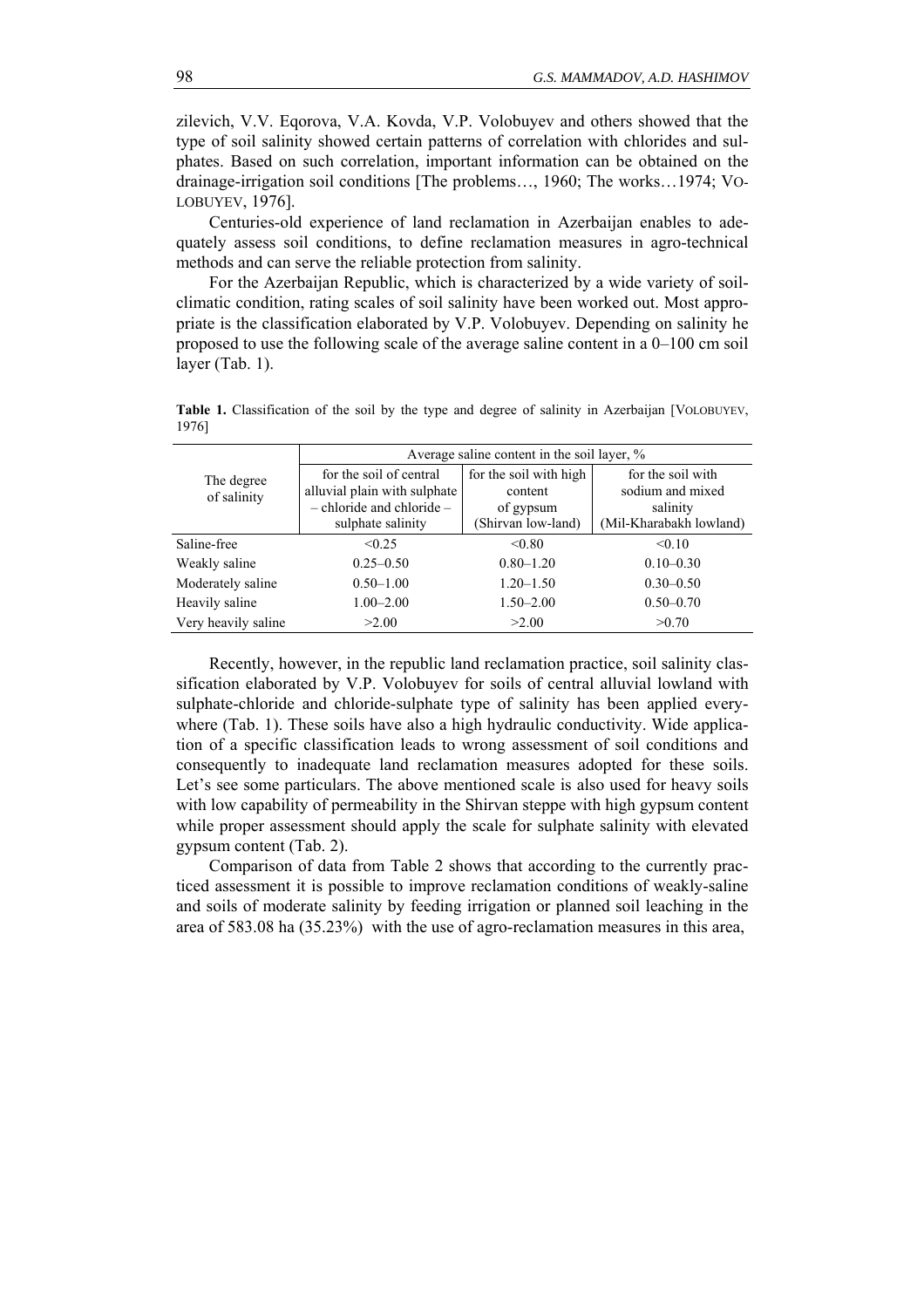|                     | Current classification in use |         |        | Alternative (proper) classification |             |               |
|---------------------|-------------------------------|---------|--------|-------------------------------------|-------------|---------------|
| Salinity gradation  | total dissolved               | area    |        | total dissolved                     | area        |               |
|                     | solids                        | ha      | $\%$   | solids                              | ha          | $\frac{0}{0}$ |
|                     | $\%$                          |         |        | $\%$                                |             |               |
| Saline-free         | < 0.25                        | 86.03   | 5.20   | < 0.80                              | 1 1 1 0 .00 | 67.05         |
| Weakly saline       | $0.25 - 0.50$                 | 497.05  | 30.03  | $0.80 - 1.20$                       | 330.00      | 19.94         |
| Moderately saline   | $0.50 - 1.00$                 | 764.57  | 46.19  | $1.20 - 1.50$                       | 90.00       | 5.44          |
| Heavily saline      | $1.00 - 2.00$                 | 295.06  | 17.82  | $1.50 - 2.00$                       | 112.71      | 6.81          |
| Very heavily saline | >2.00                         | 12.66   | 0.76   | >2.00                               | 12.66       | 0.76          |
| Total               |                               | 1655.37 | 100.00 |                                     | 1655.37     | 100.00        |

**Table 2.** Gradient of soil salinity in the area of former collective N.B. Zardabi farm, Udjar District

In the remaining grounds, capital soil leaching is required in the area of 1072 thousand ha (64.77%). But in fact, this soil category needs to be leached in the area of 1440 ha (86.99%) and only 215.37 ha (13.01%) should be subject to the capital soil leaching.

Similar inaccuracy appears in the reclamation assessment of soils, and consequently in selection of appropriate measures in Kur-Araz lowland. In the lowland with the total area of 2181.3 thousand ha monitored soils, 2060 thousand ha had a low gypsum content and 121.3 thousand ha are characterized by a high gypsum content (Tab. 3).

| Salinity gradation<br>(total)<br>dissolved solids) | Current option                     |             | Amended (adjusted) option          |            |                                    |            |
|----------------------------------------------------|------------------------------------|-------------|------------------------------------|------------|------------------------------------|------------|
|                                                    | total<br>dissolved<br>solids, $\%$ | area<br>ha  | soils with low gypsum<br>content   |            | soils with high gypsum<br>content  |            |
|                                                    |                                    |             | total<br>dissolved<br>solids, $\%$ | area<br>ha | total<br>dissolved<br>solids, $\%$ | area<br>ha |
| Saline-free                                        | < 0.25                             | 564.7       | < 0.25                             | 564.7      | < 0.80                             | 59.6       |
| Weakly saline                                      | $0.25 - 0.50$                      | 406.3       | $0.25 - 0.50$                      | 406.3      | $0.80 - 1.20$                      | 41.8       |
| Moderately saline                                  | $0.50 - 1.00$                      | 391.7       | $0.50 - 1.00$                      | 292.3      | $1.20 - 1.50$                      | 2.9        |
| Heavily saline                                     | $1.00 - 2.00$                      | 487.3       | $1.00 - 2.00$                      | 477.6      | $1.50 - 2.00$                      | 4.9        |
| Very heavily saline                                | >2.00                              | 331.3       | >2.00                              | 319.1      | >2.00                              | 12.1       |
| Total                                              |                                    | 2 1 8 1 . 3 |                                    | 2 060.0    |                                    | 121.3      |

**Table 3.** Division of the areas of saline soil in Kur-Araz lowland

Application of the Volobuyev's classifications with regard to the gypsum content shows that there are additional 121.3 thousand ha of soils with high gypsum content out of which 59.6 thousand ha are saline-free and 41.8 thousand ha are weakly saline. These soils can be successfully used under crops after application of the agro-reclamation measures.